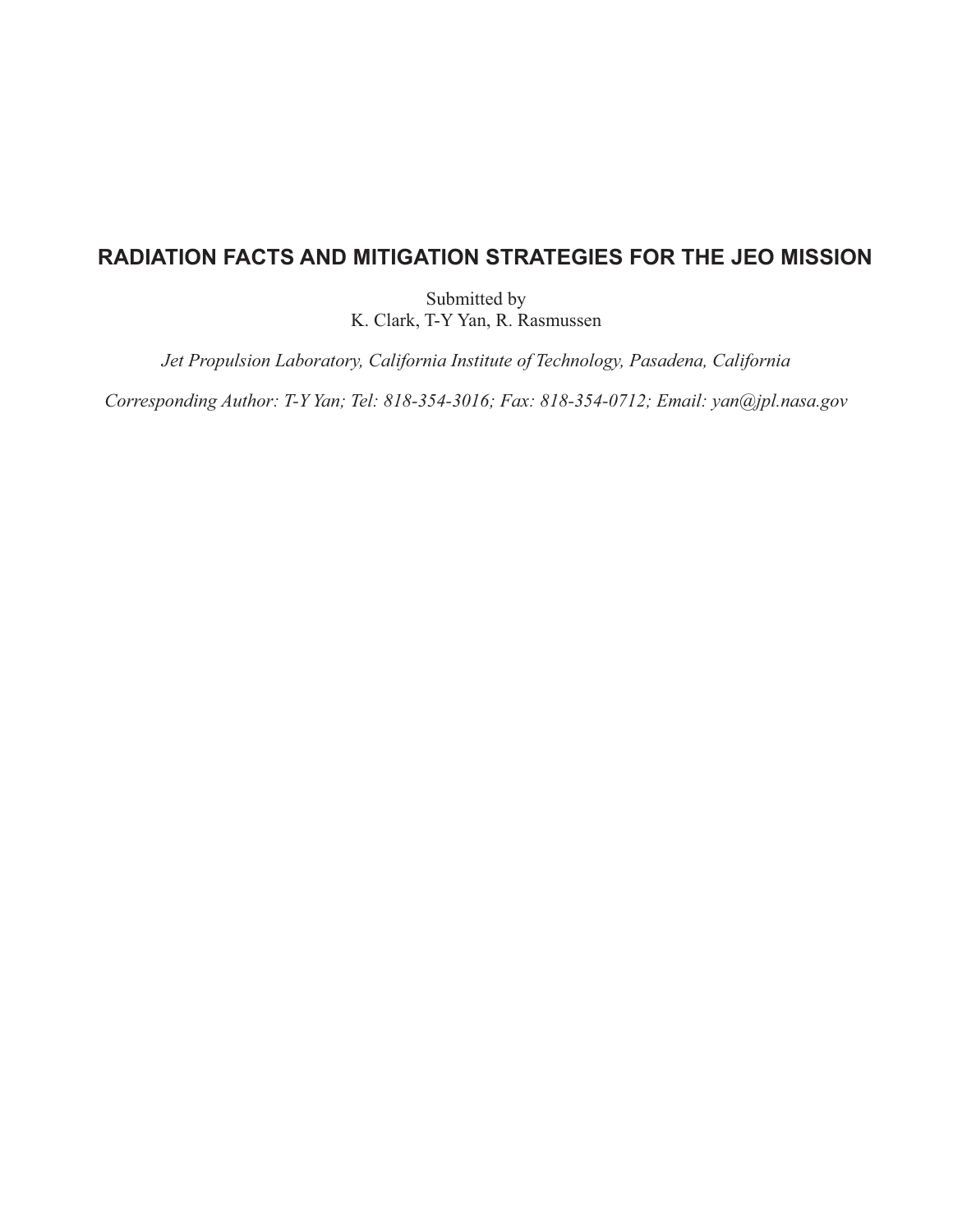### *I. Introduction*

The Europa Jupiter System Mission *Radiation* (EJSM) proposes to explore one of the most intriguing planetary systems in our solar system. The radiation belts of Jupiter, however, also make this system one of the most technically challenging to visit, especially when Europa, revolving in the midst of this harsh environment, is included. This small icy moon has particularly intrigued scientists, ever since glimpses from the Galileo mission suggested it as a potential harbor for life.

To learn more, the Jupiter Europa Orbiter (JEO), one of two EJSM spacecraft, has been put forward to get closer, stay longer, and look deeper into Europa than Galileo ever could. In

making this journey though, JEO would also need to tolerate substantially more radiation than its predecessor or other planned missions to the Jupiter system (Figure 1). Therefore, this concern has naturally driven all considerations of a mission to Europa since studies began in 1996.

We now believe that these concerns are reasonably well understood and have been reduced to manageable form. This judgment rests on a body of evidence collected through a number of related efforts over the last decade regarding…

- *levels unprecedented for NASA/ESA* Magnitude and variation  $\bullet$ of **radiation** in the Jupiter system, including modulation of this environment by shielding and other factors,
- Availability of affordable **radiation hardened technology** that is capable of performing a rewarding mission, accompanied by an understanding of radiation effects on their performance and reliability, and
- **Analysis techniques** for understanding and correlating these combined factors with other system considerations to intelligently inform engineering decisions.

This understanding is summarized here, followed by a description of the plan through which JEO builds upon this foundation to confidently manage radiation concerns and balance their impacts across the system.

### *II. Understanding*

While there are many types of radiation and consequent effects on spacecraft, the dominant problem for a mission to Jupiter, beyond what<br>is normally experienced on spacecraft in normally experienced on spacecraft in general, is the cumulative dose (both ionizing and displacement damage). JEO would accumulate significant radiation dose in two stages: initially, as it uses gravity assists in the inner Jupiter system to shape the trajectory for Europa arrival; and then for the remainder of the mission, once it has settled into tight circular orbit around Europa. We are fortunate that both parts of this journey lie within the region of Jupiter's radiation belts well traveled

> by Galileo during its<br>eight-year stint at eight-year stint at Jupiter. In surviving many times its design<br>dose through two through extended missions, Galileo was able to provide, not only a superb radiation data set, but also information that has enabled characterization of the moderating affect of Europa on its local environment. In addition, seven flybys of Jupiter to date by other spacecraft have supplemented and supported this information. Much of this data has

been incorporated into environment models [1], giving us an understanding of the environment around Jupiter and Europa that is good enough to characterize the dose for a Europa mission.

These models indicate, for instance, that elevated radiation levels (e.g., from solar events) can be intense, but are short-lived, lasting on the order of days at a time. Therefore, with allowance for spatial variation, the statistical average dose provides a reasonable estimate of radiation exposure over a mission, as both random variations and "weather" average out over time with a familiar statistical residual.

For some radiation effects, the momentary flux, rather than long-term accumulation, is the issue of concern. This applies, for example, to flux dependent noise in sensors. For such cases, temporal variations are significant, but the same models that justify averaging of cumulative effects and tell us what to expect



*Figure 1. Estimated radiation dose*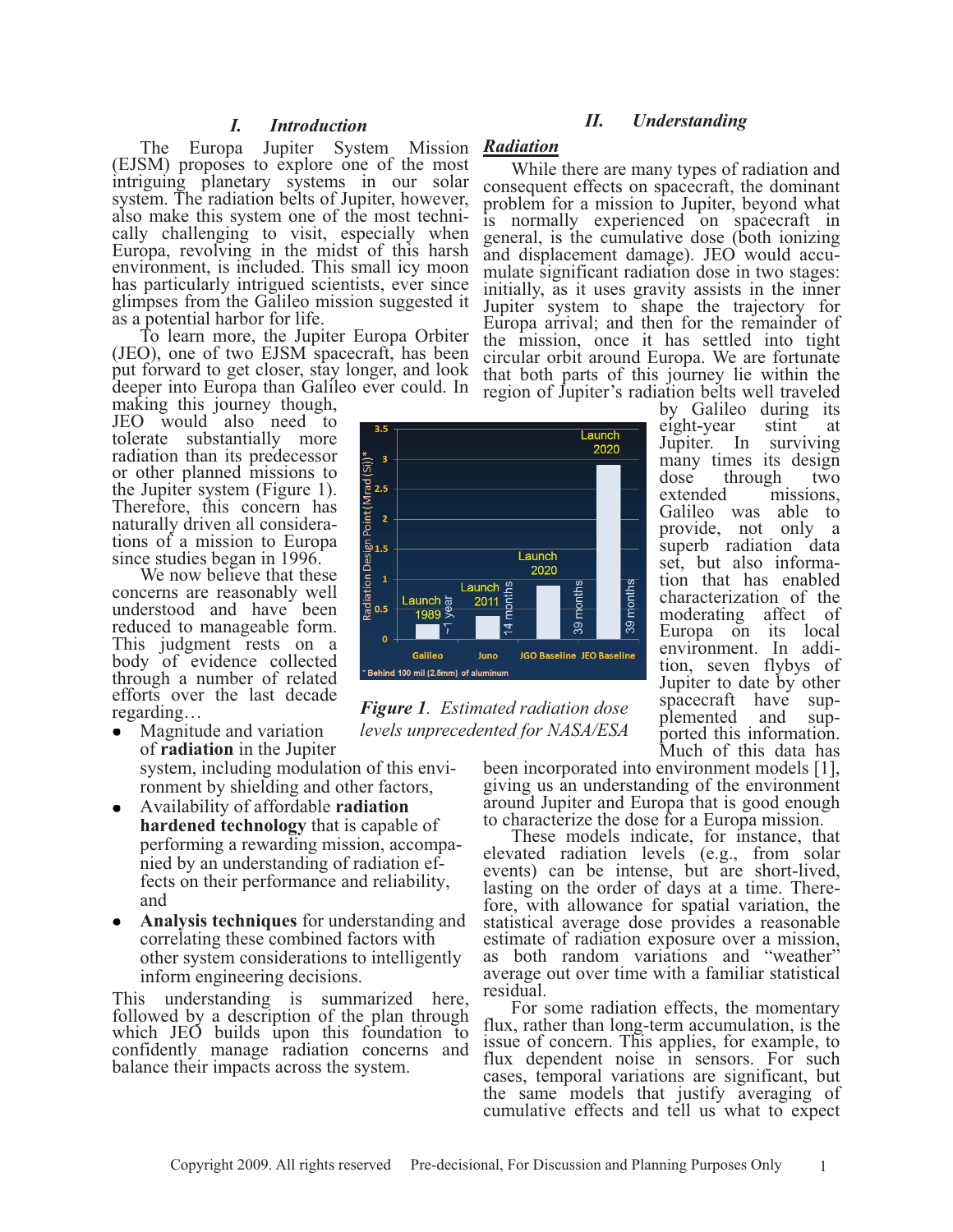from the background flux also provide insight (DoE), and by numerous industrial contribuinto the intensity and duration of flux peaks.

These models also tell us that Europa casts a "radiation shadow" [2], thereby substantially reducing radiation on one side as it orbits Jupiter. Consequently, while in orbit about Europa spending about half its time well within this shadow, JEO would accumulate radiation effects at a substantially lower rate, on average, than the location within Jupiter's radiation belts would otherwise suggest.

While there is still more data to be incorporated into the models, predictions are not expected to change substantially. Thus, confidence in the estimated dose which would be seen by JEO is good, unlike when Galileo was designed, and it is significantly higher than for Juno where the local environment isn't as well characterized (little Galileo data inside 4 R<sub>J</sub> where Juno will travel).

Two additional factors determine the cumulative exposure ultimately felt by spacecraft components. These are trajectory and shielding, both of which can be manipulated to good effect. For instance, limiting time spent in the worst regions might seem the easiest way to reduce dose, but this must be traded against science and gravity-assist opportunities in the satellite tour. The latter, in particular can be tailored to reduce exposure duration, but usually at the expense of system mass, which might have been used for radiation shielding. The best-shielded environment for sensitive system elements is consequently an interesting interplay between shielding and trajectory designs. With good environment and shielding models now *both* in hand, we have the tools to explore mission designs with reduced radiation exposure that might not otherwise have been considered. Just as importantly, we can forestall unforeseen threats to exposure that might result from a less overt coupling of these two models.

Overall then, there is very good reason to believe that uncertainty in the environment is a contained problem.

# *Radiation Hardened Technology*

Besides gaining a good understanding of the Jovian radiation environment, the past decade or so has also seen great strides in the development, characterization, and understanding of radiation-hardened electronic parts, which would directly benefit the proposed JEO concept. These advances are the product of efforts like X2000, JIMO, and Mars Technology within NASA, as well as vital work by the Departments of Defense (DoD) and Energy

tors.

Because of this work, there is now available to designers a rich assortment of part types that are hardened to 300 krad (Si) or greater. Indeed, many of the most commonly used parts are available at 1 Mrad (Si) and above. Assessment of this has revealed no major omissions, relative to what both instrument and engineering designers would typically expect for a mission such as JEO, that cannot be addressed by alternate means.

Three notable areas of investigation have been FPGAs, mass storage devices, and detectors, but in each case, viable approaches have been found that require no further technology development. FPGAs, for instance, are most easily dealt with by replacing them with custom ASICs, perhaps in conjunction with microcontrollers, having made appropriate programmatic adjustments to accommodate the different design life cycle. The book is not closed on FPGAs, for which there may yet remain acceptable options, but in any event, ASICs are a known alternative good to 1 Mrad and better.

Options also exist for mass storage, with a mixed strategy envisioned at the present that would use standard technologies until radiation dose had accumulated past their capability, while more hardened but less dense alternatives serviced the latter part of the mission. The parts required for this strategy are available, and the science objectives of the mission are achievable within the storage capacities available by this method in conjunction with other data transport features.

Detectors present a much more varied situation, especially since both reliability and data quality are at stake. However, through various modeling and analysis studies, it has been concluded that in each likely family of sensors, there are plausible options capable of meeting science objectives, given suitable mitigations. This characterization and assessment continues.

Accompanying these developments have been similar strides in understanding the physical phenomena of radiation effects. In fact, the development of hardened parts and the understanding that makes this possible go hand in hand.

From these advances, plus long prior experience, we now have in hand, not just the bounds within which parts are expected to perform, but also a better understanding of the changes they are undergoing, how these changes might progress differently under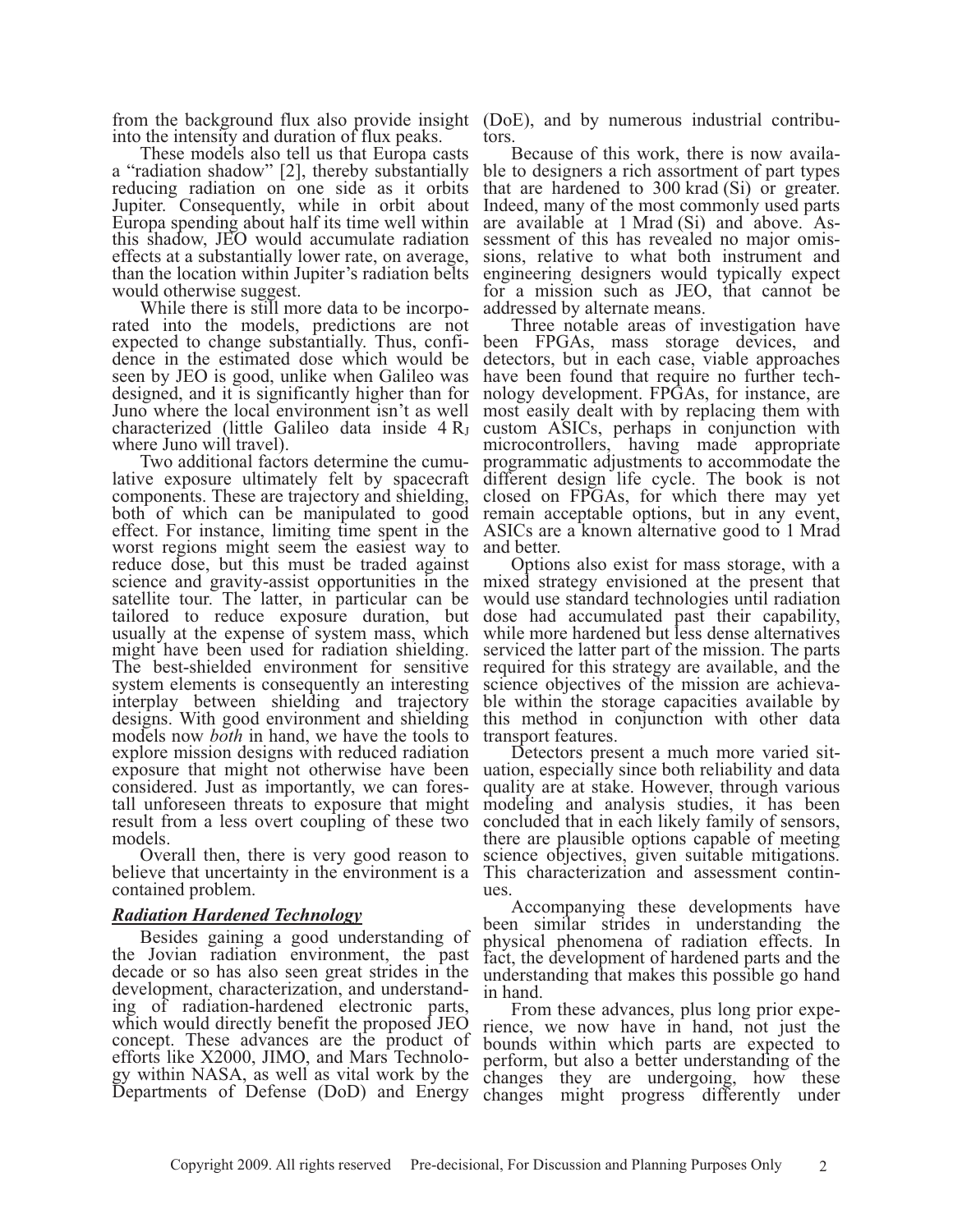ristics of degradation are beyond specified performance limits. Moreover, test methods are being modified to provide greater statistical insight into these effects, all the way to part failure, where appropriate.

These understandings, including better appreciation for such phenomena as low dose rate effects, temperature- and bias-dependent exposure and annealing, and single event susceptibility can be used to refine expectations, produce better assessments of margins, develop mitigating techniques, and better direct project resources. Similar gains are being made in the understanding of detector noise, degradation, and reliability.

There remains work to do, but not so much to close gaps in the availability of radiationhardened parts as to complete the catalog of information needed to follow through with orderly engineering development. This is a routine situation.

#### *Analysis Techniques*

Integrating all of the information about environment, mission and system design, operations plans, and so on is the third element of understanding upon which JEO stands. One example of this has already been discussed, regarding the give and take between tour designs and shielding to find trajectories that balance radiation concerns with other resources and objectives. This is enabled by analysis techniques that provide measurable sensitivities of radiation effects to design changes.

Traditional radiation design methods have exercised such capability sparingly, choosing instead to establish opaque radiation design margins (typically pass/fail), which were accommodated locally for the most part, while holding other considerations at a distance. True margins and the associated performance effects beyond were largely unknown, so sensitivity to design change could not be clearly assessed.

Statistical modeling of lifetime, as might be done for any other system resource, is the lever needed to shift analysis into a domain where integrated consideration of cross-system interests is approachable. Drawing from parts and environment data, circuit analyses, system architecture, operations plans, and other engineering data, such modeling allows systems engineers to identify and focus their efforts in areas of significant impact to the mission, whether science return, resources, or reliability.

Moreover, added insights into system behaviors beyond the bounds of normal performance are intrinsically necessary for any

varying circumstances, and what the characte-mindful approach to fault tolerance and robust operations. These analysis techniques would consequently be important to the overall preparedness and integrity of the systems engineering effort.

The analysis tools needed to exploit such modeling have been available, but without the necessary data and systems engineering data and systems engineering processes to deploy them. This has turned, however, in recent years, such that plans presently in place are closing this gap. The result would be an approach that augments traditional design and analysis with new insights, wherever discerning sensitivity analysis can inform better design. Better design ultimately translates into a more balanced use of resources, larger margins, and reduced risk.

# *III. Plans*

A comprehensive approach has been developed to handle the radiation risks inherent in missions to Europa.

Because of significant technology and engineering developments, a conservatively designed yet scientifically comprehensive Europa mission is viable today. Indeed, further technology development is not essential, so options considered henceforth could be limited to those offering enhancements to science return or reductions in cost, as weighed through objective analysis of benefits versus risks.

The fruits of these developments, however, have gone beyond their individual technological contributions. Just as importantly, they also include a deepened appreciation of the need for a well-integrated, system-wide approach to the radiation problem, if implementation or operational risks to the scientific objectives of JEO are to be handled effectively.

Four primary facets of this system-wide approach have been identified for action:

- **Data** parts, materials, environment, shielding, trajectories, science data values…
- **Tools** models, trade studies, analyses, training material…
- **Processes** test and design guidelines, structured system architecture decomposition, incorporation of lessons learned from Juno, Radiation Belt Storm Probe (RBSP), Galileo, and others…
- $\bullet$ **People** - peer reviews, advisory boards, working groups, radiation systems engineers…

Taken together these efforts systematically address radiation issues through the structured identification, analysis, understanding, com-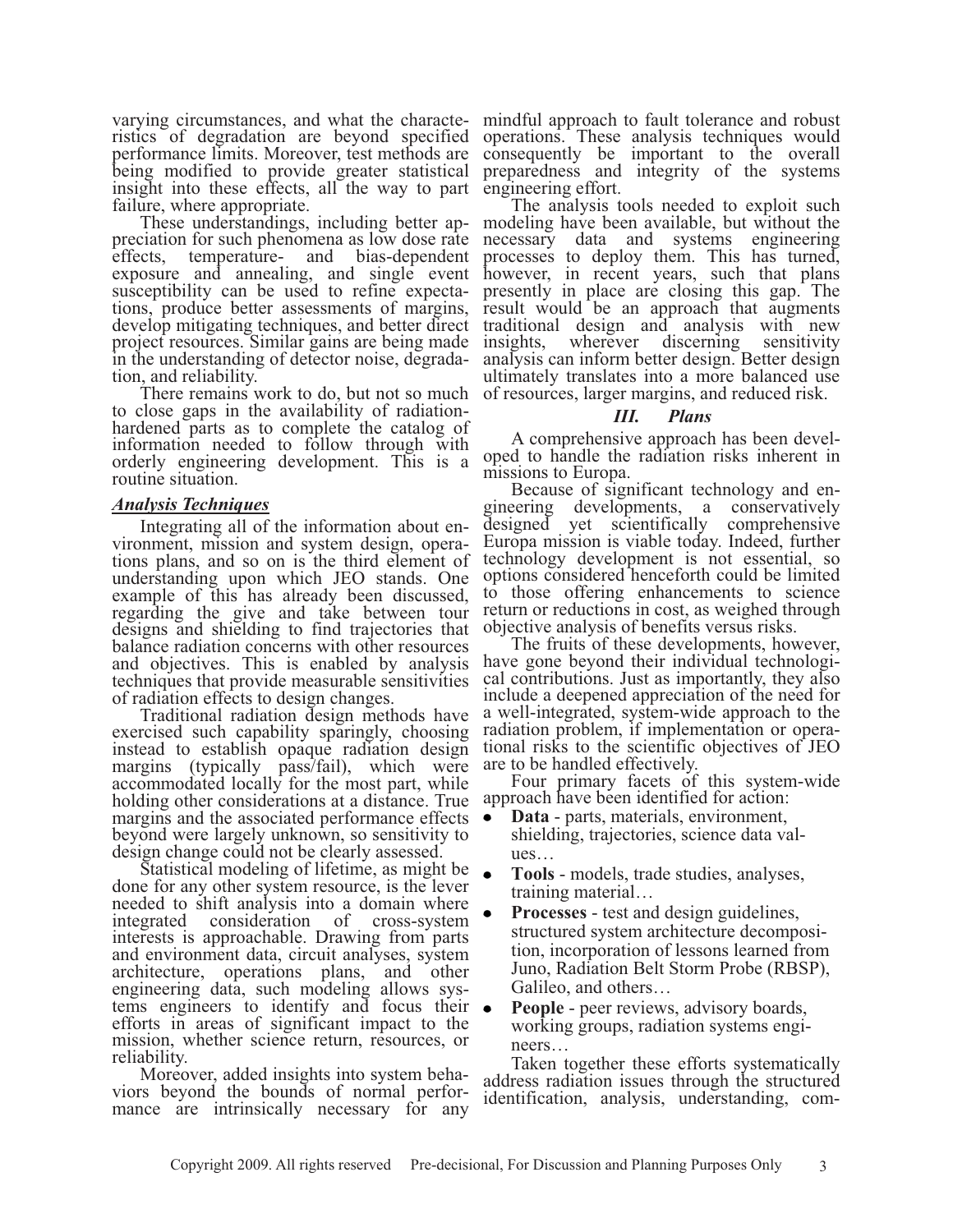munication, and retirement of critical risks into the conservatism of its design methodolorelative to mission return, while ensuring that energy and resources are invested where they are needed.

The steps involved in exercising this approach, described further below, can be summarized, as follows:

- Understanding and evaluating  $\bullet$
- Planning
- Applying Resources
- Executing
- Preparing for Unknowns

Continual risk management is critical to the evaluation and evolution of a detailed implementation plan for JEO. Therefore, this sequence of steps would be reiterated often, as instruments are selected, priorities are refined, resources are allocated, new technical data becomes available, the mission concept matures, and so on.

### *Understanding and Evaluating*

The Jet Propulsion Laboratory (JPL) has extensive experience designing spacecraft and instruments that operate in harsh environments. This experience informs us though that understanding and evaluating the radiation challenge can be difficult and time-consuming. Therefore, mining the rich vein of prior experience with radiation is a good way to gain an early advantage on this issue.

We are especially fortunate to have the opportunity to learn from experts who designed, built, tested, and operated Galileo, and who analyzed the data from its flight. Vital lessons learned from Galileo's radiation-related anomalies — not to mention a wealth of experience regarding operation in this environment — have been summarized [3] and assimilated as part of the JEO mission risk mitigation strategy.

Current projects such as Juno and RBSP (both scheduled for launch in 2011) also provide an abundant set of experiences; and there are experts in industry, academia, and government who have dealt with various aspects of the issue over many years and many missions. Assembling the results of this extensive experience and expertise to provide a view of the unique JEO situation is not an isolated exercise. Rather, continuing engagement by experts has been and would remain important to understanding the efficient use of JEO resources.

One product of this expertise is that we now know the environment for a Europa mission relatively well, as described above. remaining development and operational risks The Galileo experience also provides insight

gy. Large radiation design margins were appropriate when the environment was not well characterized, but a byproduct of this was that actual margins overall were not well characterized, resulting in wide variation across the system and impaired expectations for actual performance, as ultimately manifest during flight. By understanding Galileo's design practices and part technologies in the context of actual experience, JEO could adopt more discerning design criteria that better exploit newer part technologies, updated design and analysis practices, more accurate environment predictions, and better modeling capabilities. The resulting improvement in our ability to objectively evaluate sensitivities in the design enables a more strategically balanced application of resources across the system, while ensuring ample attention to its weakest elements.

An important aspect of this understanding and evaluation, of course, is the characterization of parts and materials needed to support the JEO design methodology. Besides knowing the exposure below which nominal operation is assured, the nature, rate, and statistics of degradation beyond this level are of vital interest in the assessment of system robustness. Such insight enables realistic assessment of margin, while also providing the useful information for proactive accommodation of performance changes. This characterization begins with early radiation testing of sample parts and materials, continues with validation of modeling and analysis techniques, and is carried into flight operations through the correlation of observed effects with on board dosimetry.

It is clear then that this process of understanding and evaluating radiation issues is ongoing and would not end at Preliminary Design Review, or Launch, or even Europa Orbit Insertion. The nature of decisions guided by these evaluations would change dramatically throughout the project life cycle, but the usefulness of continually improved understanding only grows.

#### *Planning*

Understanding developed over the years in Europa mission studies has led to decided clarity in the direction for near term efforts to target the radiation issue. Thus, in 2007, a fouryear Risk Mitigation Plan (RMP) [4] was established in partnership between JPL and the Applied Physics Laboratory (APL) to confront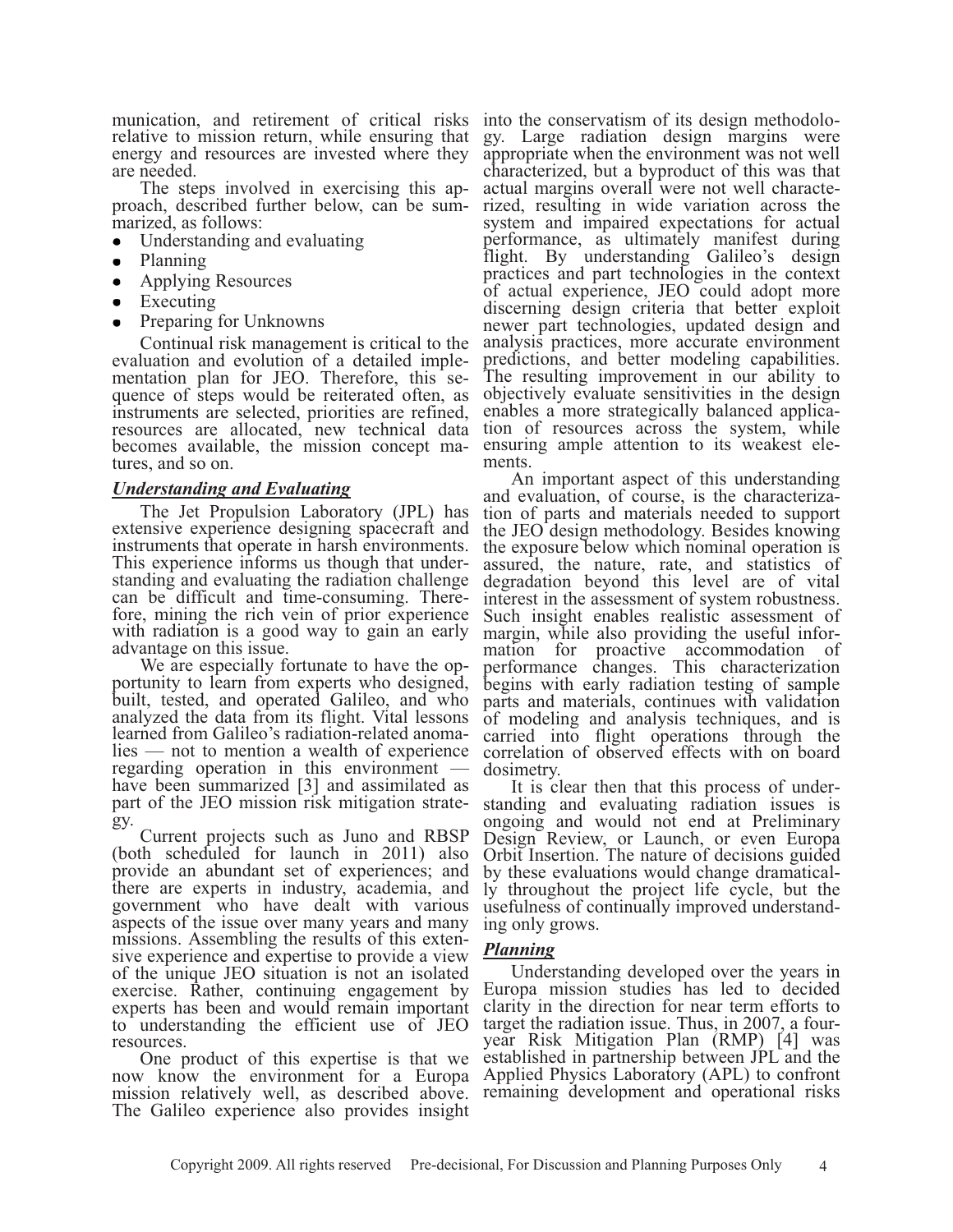as early as possible prior to Phase A develop-additional crossover personnel would be ment.

The objectives of this plan are to begin the early retirement of selected radiation concerns (parts and materials selection, electronics design, radiation-induced effects on sensors and detectors…), and to get an early start on needed long-lead design items and supporting infrastructure capabilities (data gathering, model development, guideline documentation…).

This plan was reviewed with practicing engineers and scientists, including experts drawn from other radiation design experience, as described above, who gave it their approval. This plan was also presented as a part of the Europa Explorer Final Report [5] and reviewed by the Science, Technical. Management and Cost (STMC) review panel commissioned by NASA Headquarters. The STMC endorsed the plan (with a few suggested additions) and recommended to NASA that money be identified specifically to begin its execution.

In 2008, the JEO study team began executing the plan as documented in the RMP. This plan is developed around each of the aspects data, tools, processes, and people  $\overline{-}$  cited above as essential to a well-integrated systems approach to the problem. Data collection is a therefore a substantial part of this effort, as characterization of parts likely to fly on JEO begins in earnest, and validation data for refined analysis techniques is gathered.

Also included in the plan are steps to institute the processes and tools of a system-level radiation-hardened-by-design approach utilizing a system model to estimate the effects of the Jovian radiation environment on instruments and other spacecraft components. This systematic methodology incorporates science instruments as inseparable parts of the system as a whole. Successful JEO mission development requires tight interaction between mission From a **cost** perspective: designers and instrument developers, especially during the early risk mitigation and system trade periods.

Finally, the organizational elements needed to manage, coordinate, and advise radiation design efforts are being put in place. The management structure to oversee the effort has been defined. Processes, guidelines, and training needed to sustain the effort are under development. Critical insight of key people is also ensured by leveraging concurrent work on Juno and RBSP. Members of both project teams have been incorporated into the JEO team to facilitate good communication, and

utilized as JEO moves forward.

# *Applying Resources*

The mitigation strategies outlined above clearly come at a price. However, their effects on cost and schedule are fully incorporated into the base implementation plan for the JEO mission, not into reserves. The 2008 JEO Mission Study Final Report [6] describes the accommodation of these effects from a few key viewpoints.

From an **organizational** perspective:

- Conventional management and engineering is greatly augmented through the addition of a sizable, experienced team focused on management and technical implementation of the overall approach to radiation issues. Deputy Project Manager and Deputy Project Systems Engineering positions established for leadership of this effort ensure it receives the highest level of attention.
- An External Advisory Board of Radiation Experts is established to provide independent review and guidance to the effort.
- Specific reviews at all appropriate levels and project phases are added to handle topics specific to radiation.

From a **schedule** perspective:

- The traditional project schedule is expanded with provisions to ensure instrument and system readiness, given the additional scope of the effort.
- Instrument-specific interaction periods and associated reviews are added prior to the start of Phase B after the selection of instrument providers to ensure system-wide convergence of the integrated design for radiation.

Additional systematic costs are added for increased systems engineering oversight, acquisition and characterization of hardened parts, extended part testing, refined analyses, potential redesigns to accommodate the radiation environment, and operational and behavioral augmentations to system robustness.

# *Executing*

The RMP identifies and documents very specific near-term actions. These are apparent in present operational plans and are readily apparent in ongoing implementation activities.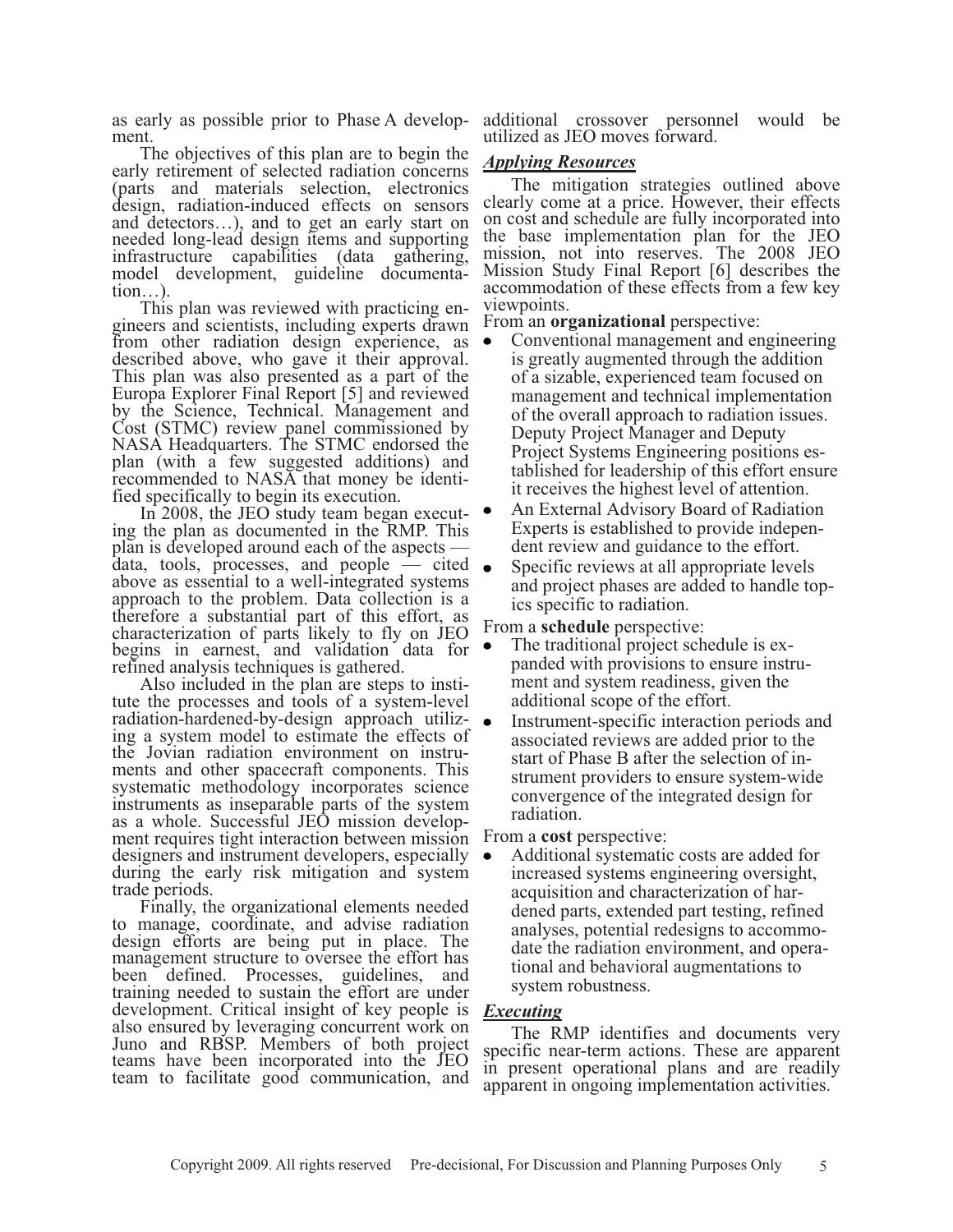Progress against the plan is assessed regularly, both through peer reviews and through formal reviews, including reviews with the Radiation Advisory Board. Updates or revisions are identified and incorporated back into an updated plan. Thus, the plan is viewed as a living, responsive vehicle for the management of overall effort, as mandated by JEO's commitment to continuous risk management.

Success of this approach depends on excellent communication. System modeling and analysis activities ensure the timely flow of information into the process; and the results of actions and other updates are communicated to the project team via documents, databases, review packages, videos, and so on. To the extent possible, this material is released to the public via the project website and public meetings and forums.

### *Preparing for Unknowns*

No matter how well the effort is planned today, there would be unanticipated obstacles, things that go wrong, or new issues that arise. Reserves and margin are what allow a project to react to these unknowns, so all projects carry a level of cost, schedule, and technical resources reserves commensurate with their risk posture. Planned reserves for JEO are substantially higher than typical for budget, schedule, power, and mass, in order to accommodate extra unknowns related to radiation.

This cautious approach is also carried forward into mission plans. For example, the operational strategy is to achieve the primary Europa science objectives within the first few months in orbit at Europa. Moreover, no single Europa science data set would be critical, as redundant passes over the same terrain would provide redundant scientific data.

For much of the tour science, numerous opportunities exist, as currently understood, and no tour science has yet been identified as critical. Nonetheless, even though the final tour would likely have very similar characteristics, the current tour would be only an example. Once satellite flyby science is worked directly with the selected science team, individual flybys may become important, even though there could be multiple flybys of each target body. However, the Jupiter system tour would occur prior to Europa orbit, and hence well before the heaviest accumulation of radiation dose. Moreover, the present sample tour, upon which current dose estimates are predicated, already includes forays into the most intense environment near Io, so ample conservatism regarding radiation remains in mission plans, even under tour design uncertainty.

# *Current Efforts*

Several activities are presently under way to execute radiation risk planning commitments. An overarching concern of this multiyear plan has been the definition of an approach by which radiation risks could be addressed broadly across mission and system design in a more systematic manner. Through quantitative modeling of risks in the context of system resources and science value, mission and system designs could be refined to contain radiation impacts at manageable levels while preserving quality science. This systems engineering approach, summarized in "Radiation Challenges and Risk Mitigation for JEO Mission" [7], improves upon traditional processes and provides a revealing method for characterizing mission lifetime beyond the radiation design point — a important tool for good risk management on JEO.

Design guidelines are also being developed as part of risk mitigation activities. Already, 27 design documents and tutorials are available for engineering and instrument providers to use in understanding radiation effects and mitigating risks to their designs. These have been delivered to NASA as part of the 2008 JEO Mission Study, and public versions have been made available via the Outer Planets Flagship Mission website: http://opfm.jpl.nasa.gov.

The JEO team has also begun preparation of the Approved Parts and Materials List (APML) for JEO. Electronic parts on the APML are categorized at four radiation levels: 50-100, 100-300, 300-1000, and  $\geq$ 1000 krad, and all would meet the applicable reliability, quality, and radiation requirements specified in JPL's Parts Program Requirements (PPR) [8].

The APML also lists approved materials, describing radiation effects on their properties. Material selection guidelines regarding radiation susceptibility and reliability have been documented separately in a report entitled "Materials Survivability and Selection for Nuclear Powered Missions" [9].

Other concerns being addressed in near term activities are radiation effects on detectors and other key instrument components, where sensitivity and noise are key considerations for data quality. Sensor degradation can appear in many forms, partly from cumulative effects, but also in direct response to the radiation flux itself. The result in extreme cases, if not properly addressed, could be severe limitations on the lifetime of an instrument. Therefore, the JEO team has undertaken several pro-active measures to handle this issue for the instrument